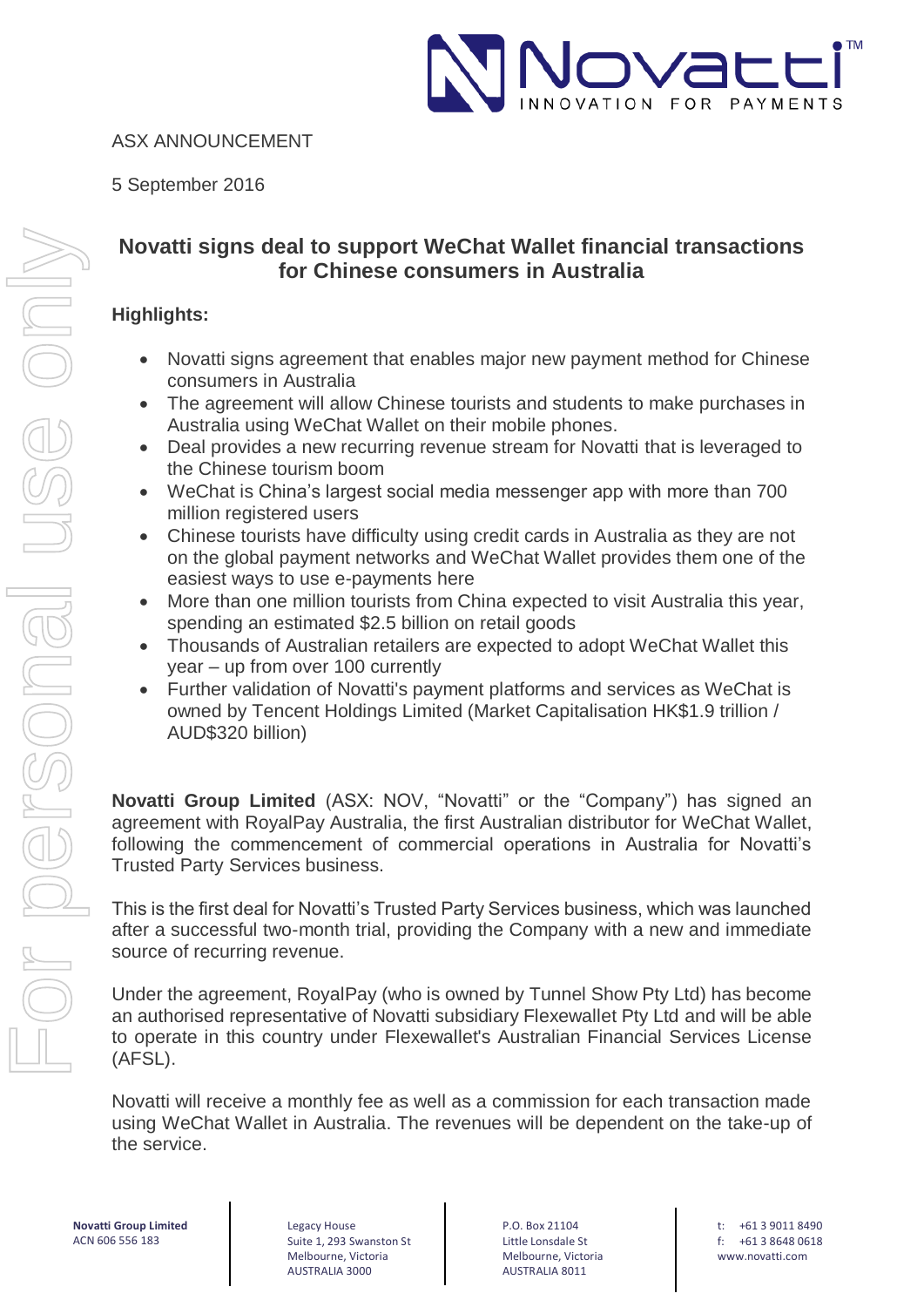

WeChat Wallet is the mobile wallet service provided by WeChat, China's largest social media messaging service with more than 700 million registered users. According to BI Intelligence<sup>1</sup> more than one-in-two mainland Chinese use WeChat and around 93% of the population living in tier one cities are registered users of the app.

Chinese consumers cannot always use their bank and credit cards or prefer not to in Australia. WeChat Wallet provides one of the easiest and quickest ways for these consumers to make purchases in Australia via electronic payment (e-payments).

Chinese tourists make up the largest segment of Australia's inbound tourism market, and an estimated one million Chinese visitors are expected to visit this country in 2016.

Furthermore, these tourists are forecast to spend \$2.5 billion on retail goods while in Australia according to a report by Cross Border Management<sup>2</sup>.

Thousands of Australian retailers are expected to accept WeChat Wallet in the coming year, according to RoyalPay. Currently, over 100 local merchants are on the mobile payment system.

"The spending power of the booming Chinese tourist segment in Australia is huge, and we have helped enable a major new payment method for them," said Peter Cook, Chief Executive Officer of Novatti.

"This deal further demonstrates that Novatti is quickly establishing itself as a leader in the global payments industry and we are expecting to finalise new commercial agreements with other global giants in the near future."

WeChat is owned by Tencent Holdings Limited, a Hong-Kong listed Internet and mobile services group with a market capitalisation of around HK\$1.9 trillion (\$320 billion).

RoyalPay is an Australian company that provides smart and advanced IT solutions for the finance industry, including funds and transactions management.

**<sup>1</sup> http://www.businessinsider.com/wechat-breaks-700-million-monthly-active-users-2016-4?IR=T <sup>2</sup> http://www.crossbordermanagement.com/deep-thoughts/2016/2/14/golden-dragons-the-spendinghabits-of-chinese-tourists-in-australia-1**

For further information, contact:

**Peter Cook** CEO +61 411 111 153 [www.novatti.com](http://www.novatti.com/)

Media Enquiries: **Melissa Mack** [melissa.mack@mcpartners.com.au](mailto:melissa.mack@mcpartners.com.au) +61 430 119 951

**Novatti Group Limited** ACN 606 556 183

Legacy House Suite 1, 293 Swanston St Melbourne, Victoria AUSTRALIA 3000

P.O. Box 21104 Little Lonsdale St Melbourne, Victoria AUSTRALIA 8011

t: +61 3 9011 8490 f: +61 3 8648 0618 www.novatti.com